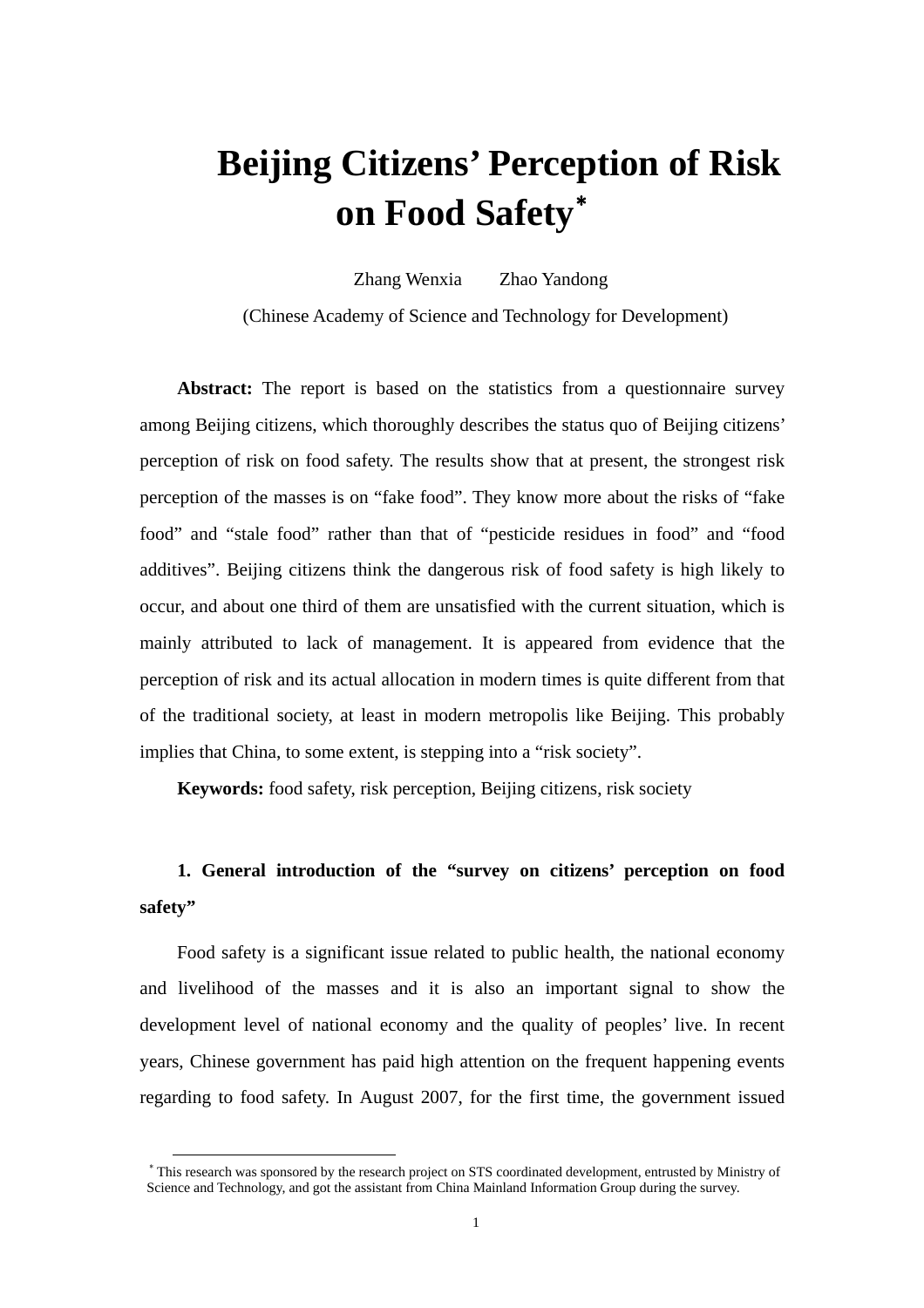China's White Paper on Food Quality and Safety, thoroughly describing the status quo of Chinese food production and quality, the supervision, legal and technical support system on food safety, and the international exchange and cooperation. Food safety problems lie in the whole process from farmland to eating tables, connecting each sector from production, transportation to trade, and containing uncountable risk sources and dangers, therefore, in any country, it is quite a complex task not easy to control or manage, which is not only related to various factors such as policy, management, science, technology and media, but also related to the understanding, attitude and anticipation of the masses.

At present, several research on food safety already exists, but rare of them are starting from the subjective perception of risk. In order to further understand the real attitudes and feelings of Chinese citizens on food safety, National Research Center for Science and Technology for Development, the predecessor of Chinese Academy of Science and Technology for Development, Ministry of Science and Technology of China conducted several rounds of sampling household survey on food safety perception of the masses respectively in Xiangtan, Hunan Province, July 2007 and in Beijing, September 2007. Based on statistics of the questionnaire survey, this paper is a concentrated reflection of Beijing citizens' perception of risk on food safety.

In Beijing, we chose permanent residents in the city as our survey objects, randomly sampling 50 communities out of the total 2018 communities eight districts, then 50 households from each community, and finally sampling, by "kish sheet", one person of each household as the objects. We collected 987 valid questionnaires, with a percentage of 46%. Chart 1 reflects the structure of the sampling survey.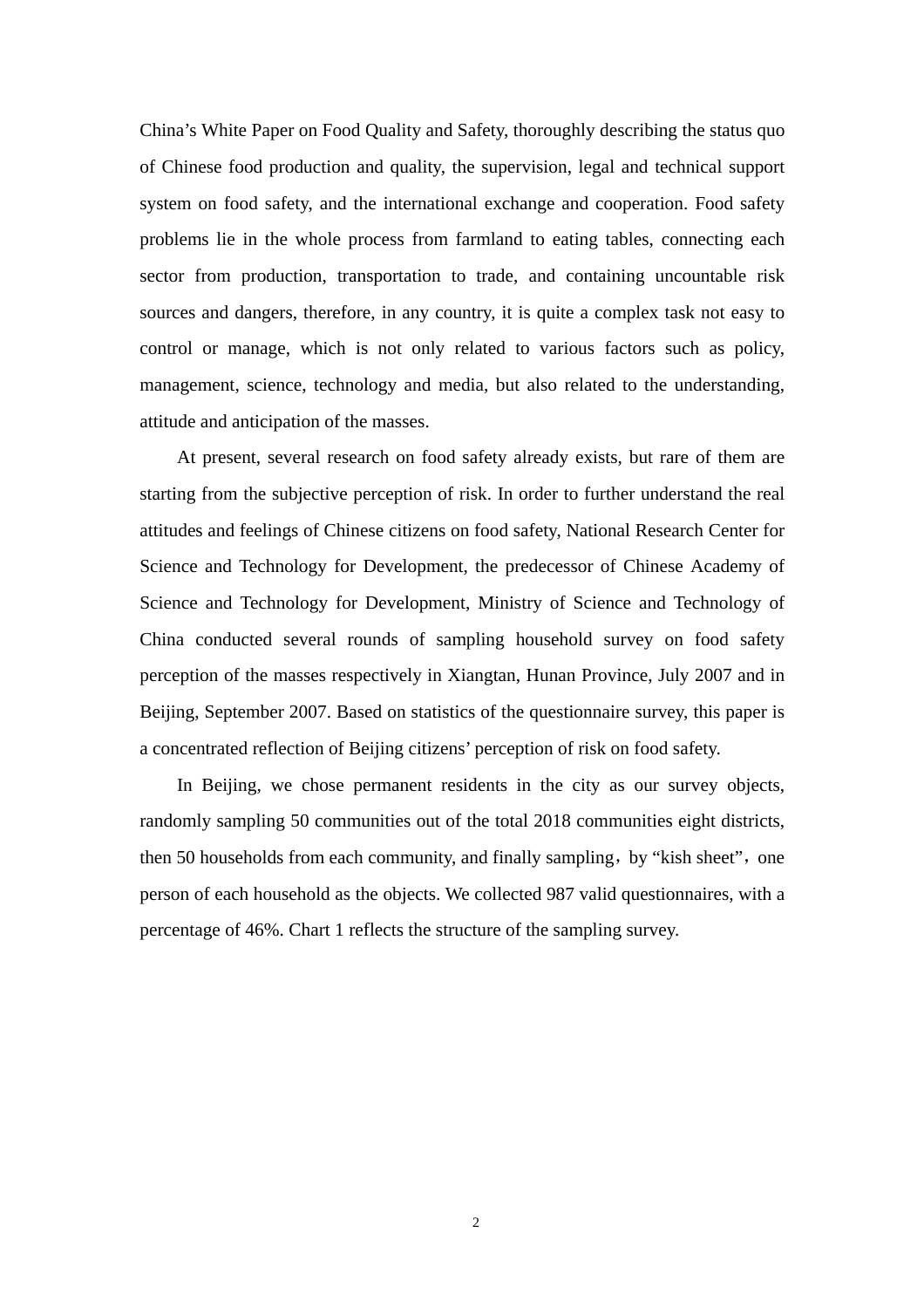

## **2. Conceptions and theoretical hypotheses related to this research**

#### **2.1 Relevant definitions and opinions on risk perception**

Since the recent two decades, people have paid more attention on the word of "risk". Generally speaking, "risk" means a kind of danger that people do not want to see, and it is usually connected with a kind of possibility that the unwanted negative consequences might occur as a result of natural process or human activities[①](#page-2-0). In traditional society, natural disasters like flood and earthquake was concerned as the major sources of risk, however, in modern society, hazards resulted from technology has taken the place. Beck Ulrich, a German sociologist, once pointed out that with the trends of times and the rapid development of science and technology, the risks that people facing has witnessed great change and has radically altered the operation logic, motivation and basic structure of the industrial society, which has made the human society towards a new modernity, the "risk society" <sup>2</sup>. In recent years, Chinese researchers and policy makers have realized from a series of event that China has to face plenty of challenges because of the existed risk society.

<span id="page-2-0"></span> $^{\circ}$  Ortwin Renn, Bernd Rohrmann. Cross-cultural Risk Perception: A Survey of Empirical Studies. (Chinese Edition 2007) Beijing : Beijing Publishing House.

<span id="page-2-1"></span><sup>②</sup> UlrichBeck. 1992. Risk Society: Toward a New Modernity. London: Sage Publications.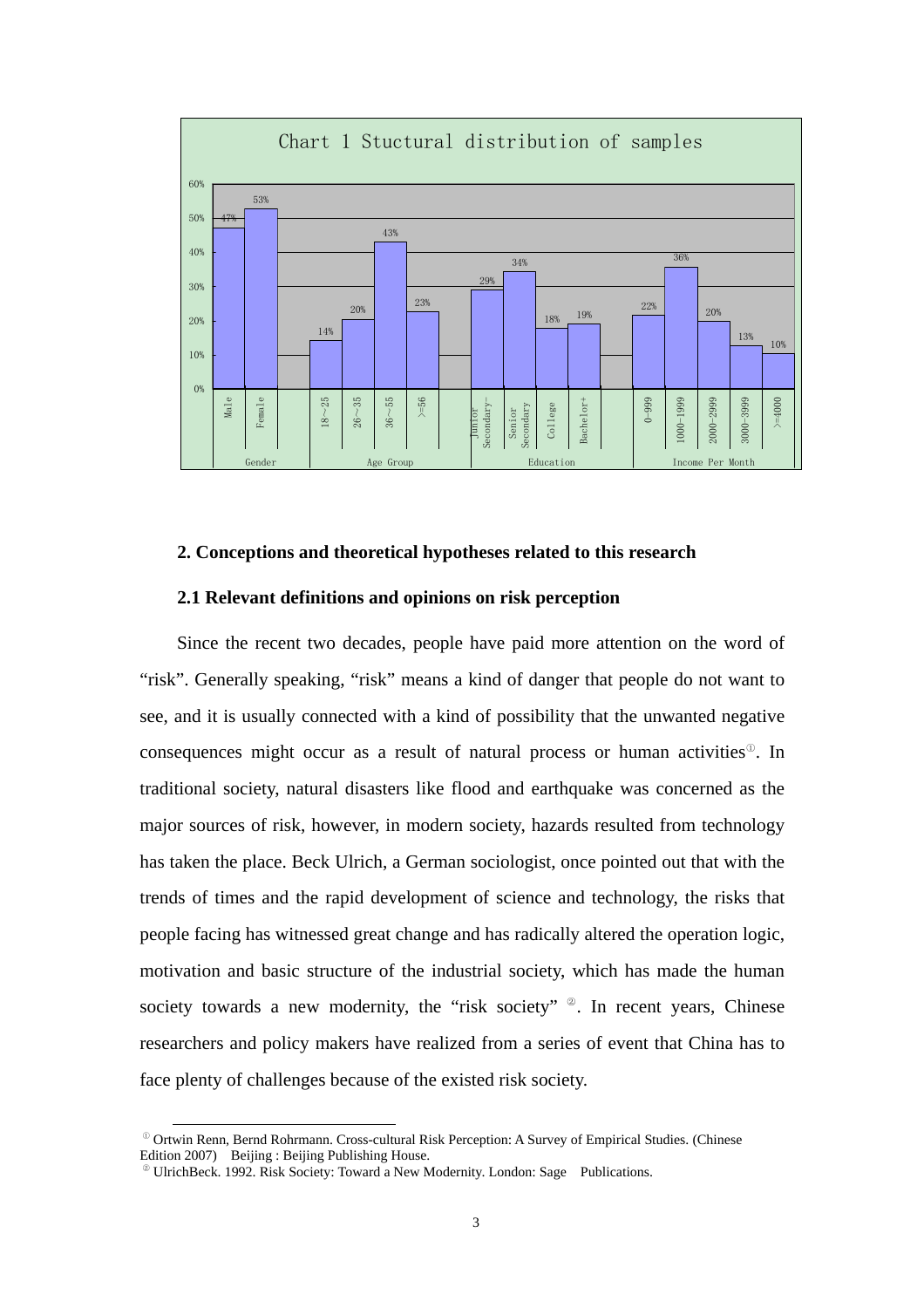A major characteristics of the modern risk is "constructivism", that is to say, there is no pure "objective" risk, and human being can "form" the modern risk to a large extend depending on their subjective perceptions and imaginations. Consequently, many researchers begin to explore the perception of risk and its impacts, and they have got abundant achievements. Perception of risk indicates people's opinions and attitudes on the existing or potential source of risk that might influent their lives. In a wider point of view, the perception of risk covers nearly all the aspects of risk estimation and evaluation, including people's judgment on the probability and scale of risk, size of danger, time duration and acceptance degree of the outcome[③](#page-3-0). If we integrate all these judgments, we can find out an overall risk perception of the society, which is not only a kind of knowledge, but also a kind of social psychology. To a great extent, people's perception of risk determines their future behavior. According to the viewpoint of risk society theory, compared with the physical consequence, the psychological consequence of risk society might be more significant to human behavior. Therefore, studying on people's perception of risk has special meaning to both understanding human behavior and making relevant policies[④](#page-3-1).

The perception of risk is a subjective definition set by human being who has been influenced by psychology, society, system, culture and so forth, just like what is said in the psychological measurement paradigm, and it is closely related to many factors such as people's age, knowledge, experience, habit, economic and social status, characteristics, and belief and so on. Now we are going to talk about various personal and social factors that influence Beijing citizens' perception of risk on food safety of our country, and trying to understand risk issues of Chinese society through this study.

# **2.2 Dimensions to classify food safety risks and the corresponding perceptions**

We have stated in the former introduction that for better understanding, it is

<sup>&</sup>lt;sup>®</sup> Paul Slovic. The Perception of Risk. (Chinese Edition 2007) Beijing : Beijing Publishing House.

<span id="page-3-1"></span><span id="page-3-0"></span><sup>④</sup> Ortwin Renn, Bernd Rohrmann. Cross-cultural Risk Perception: A Survey of Empirical Studies. (Chinese Edition 2007) Beijing : Beijing Publishing House.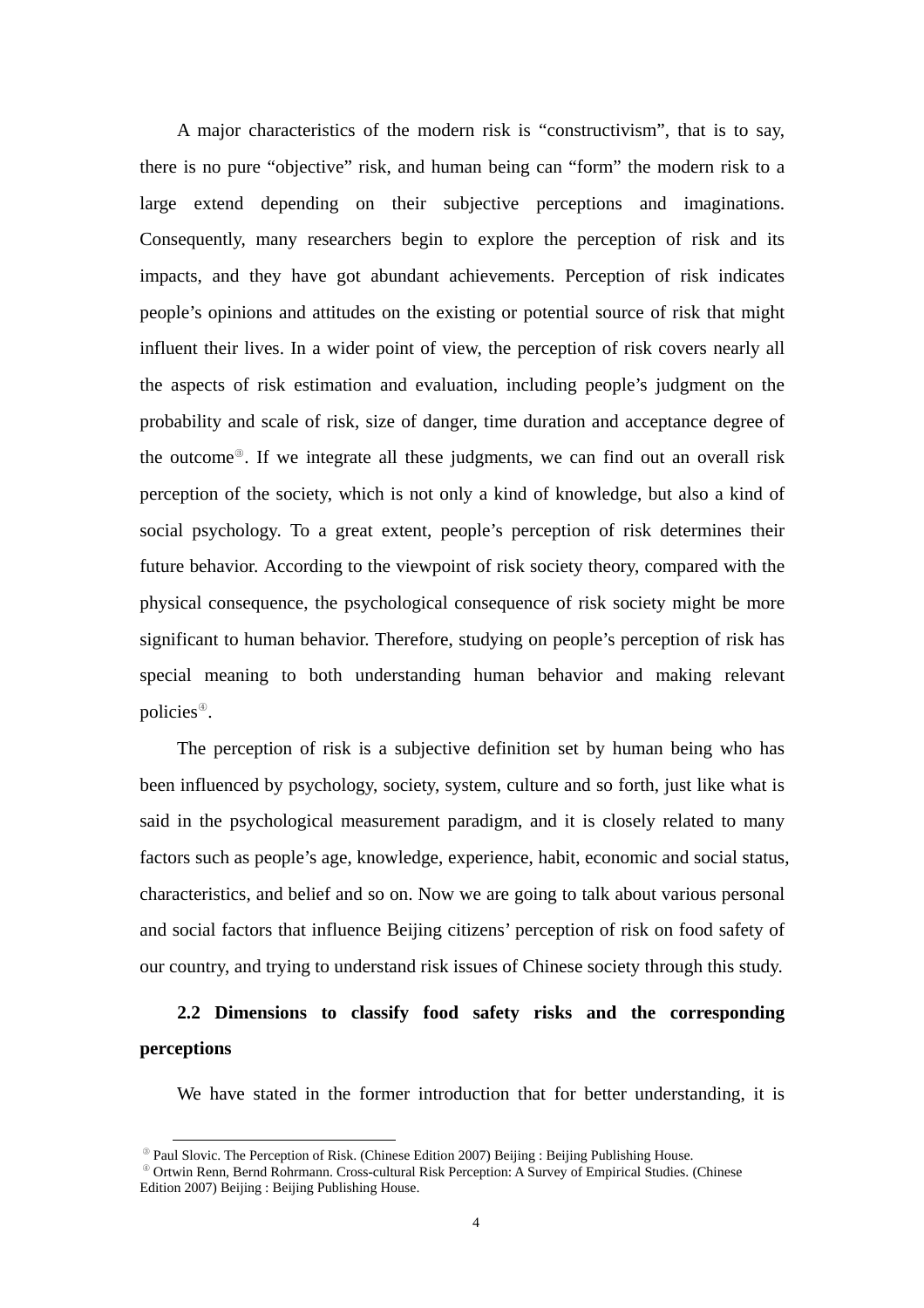necessary to classify the perceptions of risk according to various dimensions. From existed studies we can find that such dimensions mainly include the level of the risk, quality features, benefit, and probability of acceptance and so on, with the felt size of the risk as the most important variation. Quality features of the risk mainly cover the degree of the sense of fear (worry), familiar/unfamiliar, observable/unobservable (outcome), controllable/uncontrollable, immediately/continuously happening, short/long term, scientifically known/unknown, etc.  $\mathcal{O}$  Based on existed studies, we will observe and study the risk perception of the masses from the following 5 aspects and 8 dimensions. First, the importance of the possible outcomes of the risk event (including its impact on both individual and society); second, the duration for the possible outcomes to appear; third, the masses' emotional reaction on the risk (be fearful or worried); forth, the masses' confidence on food safety, whether it is already known by science and whether we are capable to handle these issues; fifth, the acceptance of the individual after considering all the possible risks and benefits.

"Food safety" is a general conception, covering various kinds of risks from production to consumption. According to relevant rules set by Food and Agriculture Organization of the United Nations, five types of dangers infecting food safety, i.e. microorganism, pesticide residues, food additives, biochemical toxins, and fake food[⑥](#page-4-1). Considering such a classification, in this research we divide food risks into four types: "stale food", "fake food"  $\overset{\circ}{\circ}$ , "pesticide residues in food" and "food additives". The risk of "stale food" refers to diseases might be coursed by microbiological or chemical polluted food. The risks of "pesticide residues in food" and "food additives" tent to be a kind of chemical pollution, mainly because of the misuse of pesticides and additives. As for "fake food", although it is more likely to be a management issue, we still have to consider it as a type of food risk, since fake food is always connoted with low quality and poor health. However, the risk of "fake food" is much more

<span id="page-4-0"></span><sup>⑤</sup> Ortwin Renn, Bernd Rohrmann. Cross-cultural Risk Perception: A Survey of Empirical Studies. (Chinese Edition 2007) Beijing : Beijing Publishing House.

<span id="page-4-2"></span><span id="page-4-1"></span>FAO,WHO. 2003. Assuring food safety and quality. Guidelines for strengthening national food control systems. <sup>⑦</sup> Strictly speaking, stale food is different from fake food, while in real life, they are always connected with each other, and the masses usually have no means to exactly distinguish "A" from "B", which can just show the uncertainty of risks. Therefore, in this research, we consider the two of them as one type.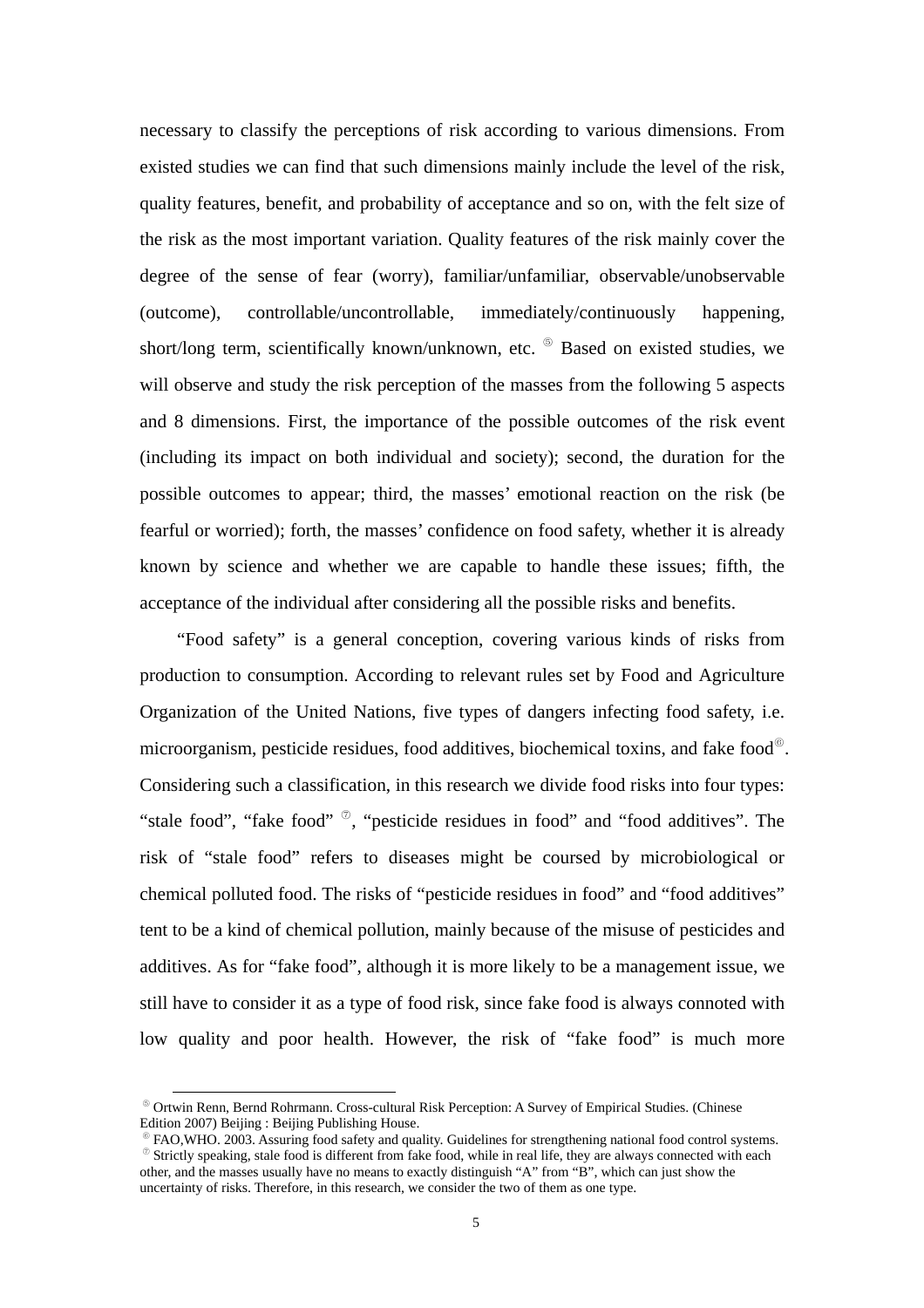complicated, because it might come from procession or materials, and it might be microbiological, chemical or even physical polluted risk. In retrospect, "stale food" and "fake food" have always been threatening people's health since the agricultural society; while "pesticide residues in food" and "food additives" are newly emerged after the industrial revelation, with the trend of S & T upgrading and industrialization. Here after, we are going to analyze the masses perception of these four types of risks in terms of different dimensions.

**3. The comparison of Beijing citizens' perceptions on different types of risks on food safety** 

**3.1 The citizens have strong perceptions on consequences of the four types of risks on food safety, especially the feeling of mentally threatened and lack of safety on food.** 

We have observed and studied the citizens' perceptions on consequences of the risks from two aspects, one is their judgment about the influence on themselves and their families, and the other is their judgment about the influence on the whole society. For individuals, the former one is more visible, but more subjective at the same time, which shows their true feeling on risk. In comparison, the latter one is more objective. These two indicators have a theoretical connection to some extent; nevertheless, the connection might be different when being implied to different individuals.

From the average score of dimension A and B in Table 1, we can find out a coherence between the influence of the food safety risk on individuals and society, with a sequence from "fake food", "pesticide residues in food", "stale food" to "food additives", in terms of the influence degree, from high to low. All the scores are above 4, and the scores for "fake food", "pesticide residues in food" and "stale food" are nearly or over 4.5, with an average level approximating serious consequence. The results show that there is an obvious mental influence of food safety issues on the masses, especially for fake food and pesticide residues in food. Relevant departments of the government should pay great attention to these issues.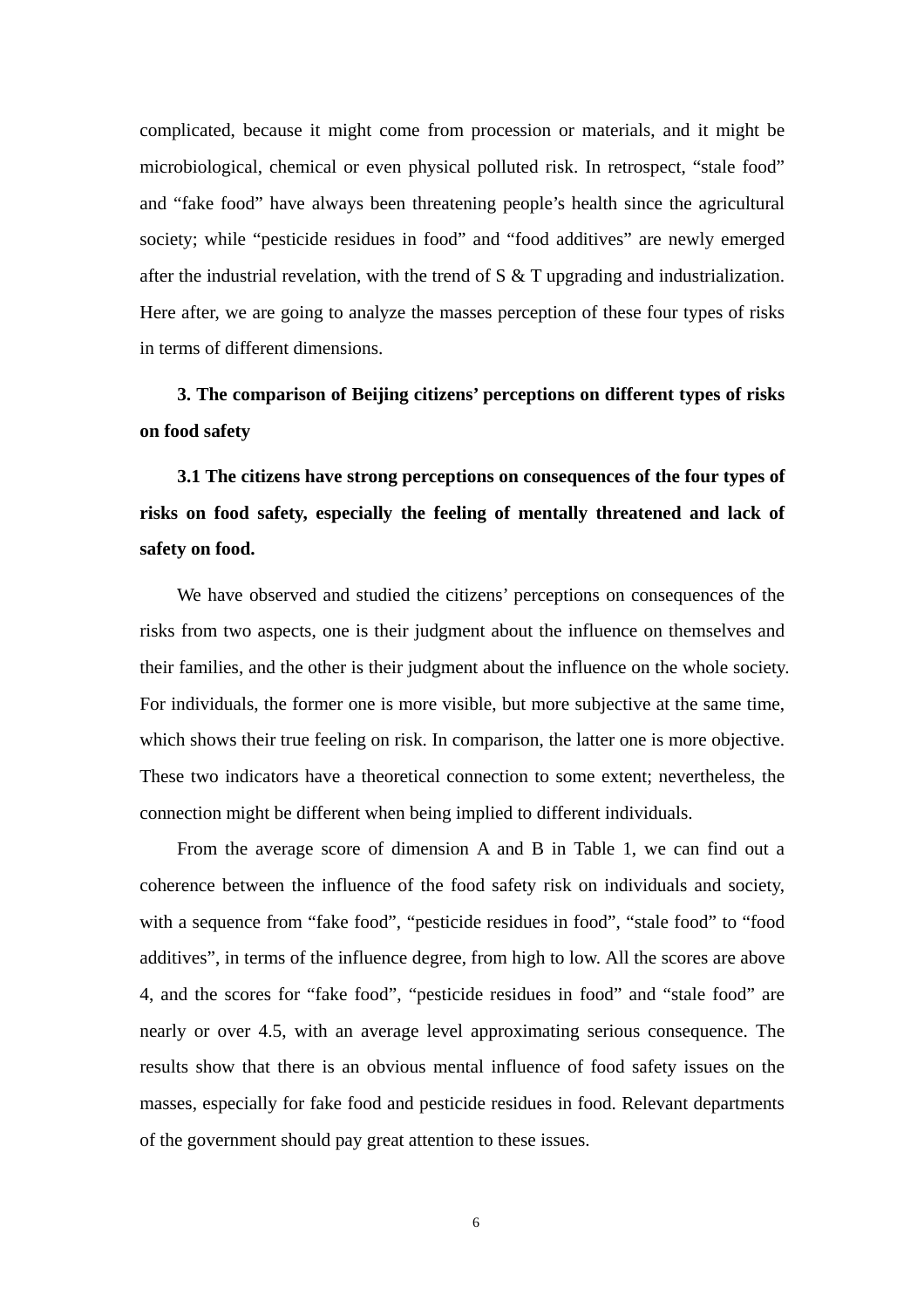| <b>QUESTIONS</b>             | <b>STALE</b> | <b>FAKE</b> | PESTICIDE-RESIDUES | <b>ADDITIVIES</b> |
|------------------------------|--------------|-------------|--------------------|-------------------|
| actual influence<br>A.       | 4.48         | 4.62        | 4.54               | 4.06              |
| on the health of individuals | (0.98)       | (0.84)      | (0.82)             | (0.96)            |
| (1=basically no influence,   |              |             |                    |                   |
| 5=great influence)           |              |             |                    |                   |
| influence<br><b>B.</b>       | 4.48         | 4.65        | 4.58               | 4.04              |
| on the whole society         | (0.81)       | (0.65)      | (0.70)             | (0.98)            |
| $(1=slight, 5=serious)$      |              |             |                    |                   |
| C. duration for              | 2.24         | 2.65        | 3.32               | 3.71              |
| the consequence to appear    | (1.48)       | (1.31)      | (1.15)             | (0.97)            |
| $(1 = appear immediately,$   |              |             |                    |                   |
| 5=appear after a long        |              |             |                    |                   |
| time)                        |              |             |                    |                   |
| D. The degree of fear        | 4.77         | 4.80        | 4.80               | 4.34              |
| (1=not fearful at all,       | (0.57)       | (0.53)      | (0.48)             | (0.91)            |
| 5=rather fearful)            |              |             |                    |                   |
| E. The degree of worry       | 4.80         | 4.82        | 4.81               | 4.38              |
| $(1 = indifferent,$          | (0.51)       | (0.49)      | (0.48)             | (0.86)            |
| $5 = worry$ a lot)           |              |             |                    |                   |
| F. Knowledge of science on   | 4.62         | 4.52        | 4.44               | 3.95              |
| the risk                     | (0.66)       | (0.77)      | (0.76)             | (0.99)            |
| $(1 = no$ knowledge at all,  |              |             |                    |                   |
| 5=full knowledge)            |              |             |                    |                   |
| G. The degree of control     | 4.25         | 3.73        | 3.56               | 3.59              |
| from the society             | (1.03)       | (1.41)      | (1.32)             | (1.31)            |
| $(1 = totally$               |              |             |                    |                   |
| uncontrollable,              |              |             |                    |                   |
| 5=totally controllable)      |              |             |                    |                   |
| H. The degree of acceptance  | 1.33         | 1.31        | 1.59               | 2.08              |
| from the individual          | (0.88)       | (0.83)      | (0.98)             | (1.10)            |
| (1=totally unacceptable,     |              |             |                    |                   |
| 5=totally acceptable)        |              |             |                    |                   |

Table 1 dimensions of citizens' perception of different types of risks on

food safety

Note: numbers in the table are the average scores based on 5 degrees, with the standard deviation in brackets.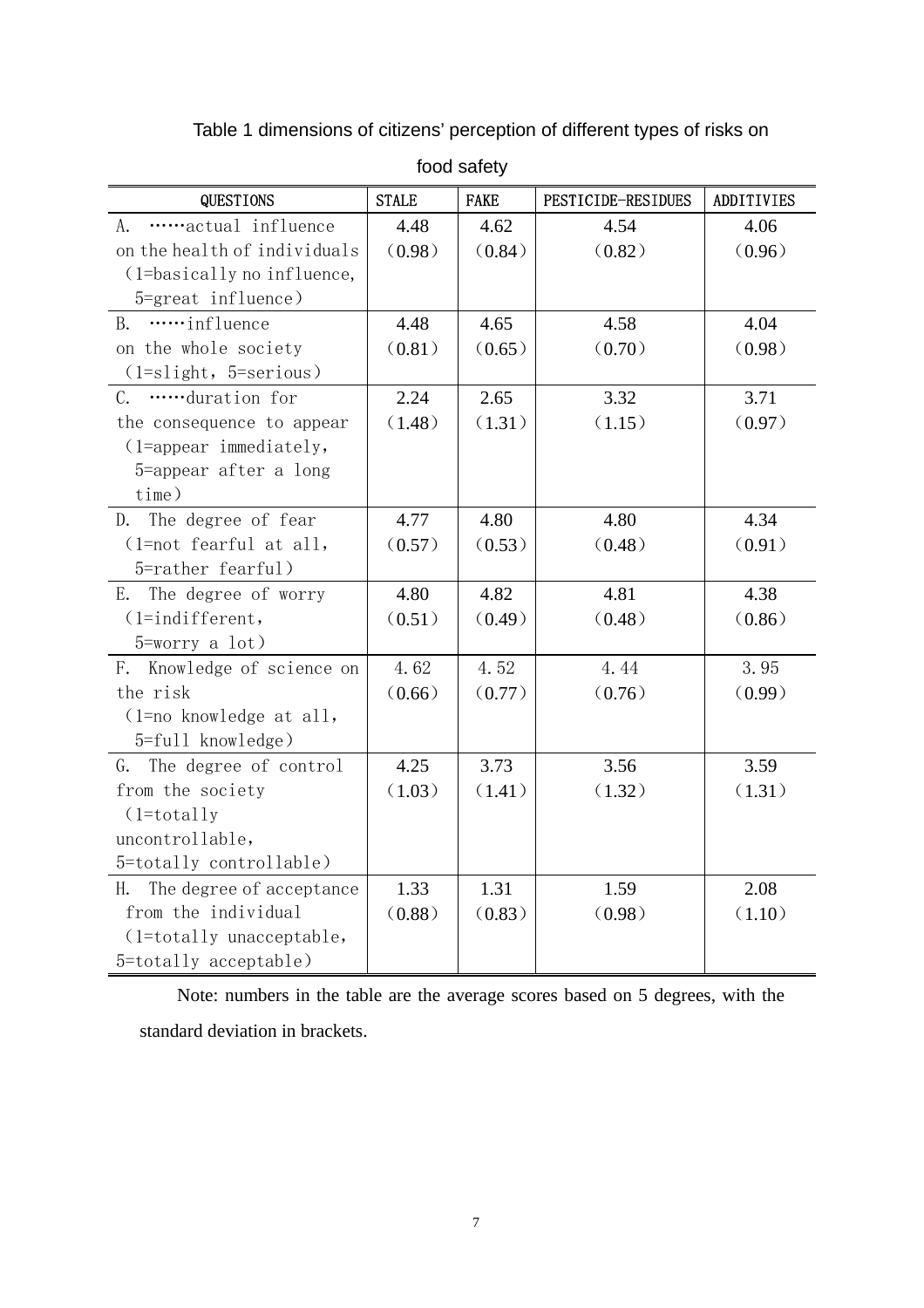**3.2 In terms of duration, the citizens' perceptions are quite different, among**  which, the consequence of "stale food" will immediately appear while that of **"pesticide residues in food" and "food additives" will take a relatively longer period of time.** 

The judgment on duration of the possible consequences to appear indicates people's opinion on the risk, whether it is an instant one or a hidden and long-term one. We have found out during the research that for this issue, people's judgments on four types of risks are quite different (more information refers to the scores of Item C in Table 1). From the statistics we can figure out that the people think the consequence of "stale food" appears most rapidly, and then comes that of the "fake food" and consequences of the other two types takes a relatively longer period of time to appear. It is obvious that in the citizens' minds, the consequences of pesticide residues in food and stale food are quite concealed and take a long time to be found out.

# **3.3 The citizens seriously worry about all the four types of risks on food safety, particularly the "fake food".**

As regards the emotional reactions to the risk, the degree of fear and the degree of worry are two different while correlated dimensions, with the former one showing a more objective judgment on the reality and the latter one showing a more subjective feeling about the risk. From statistics of Item D and E in Table 1 we can see that the citizens seriously worry about all the four types of risks, with an average score of about 4.8, except for a 4.3 score in terms of "food additives". Additionally, either for "fear" or "worry", the order of the degree from high to low is quite consistent, namely, from "fake food", "pesticide residues in food" and "stale food" to "food additives". Therefore, the feelings of fear and worry are similar when showing the perception on risk.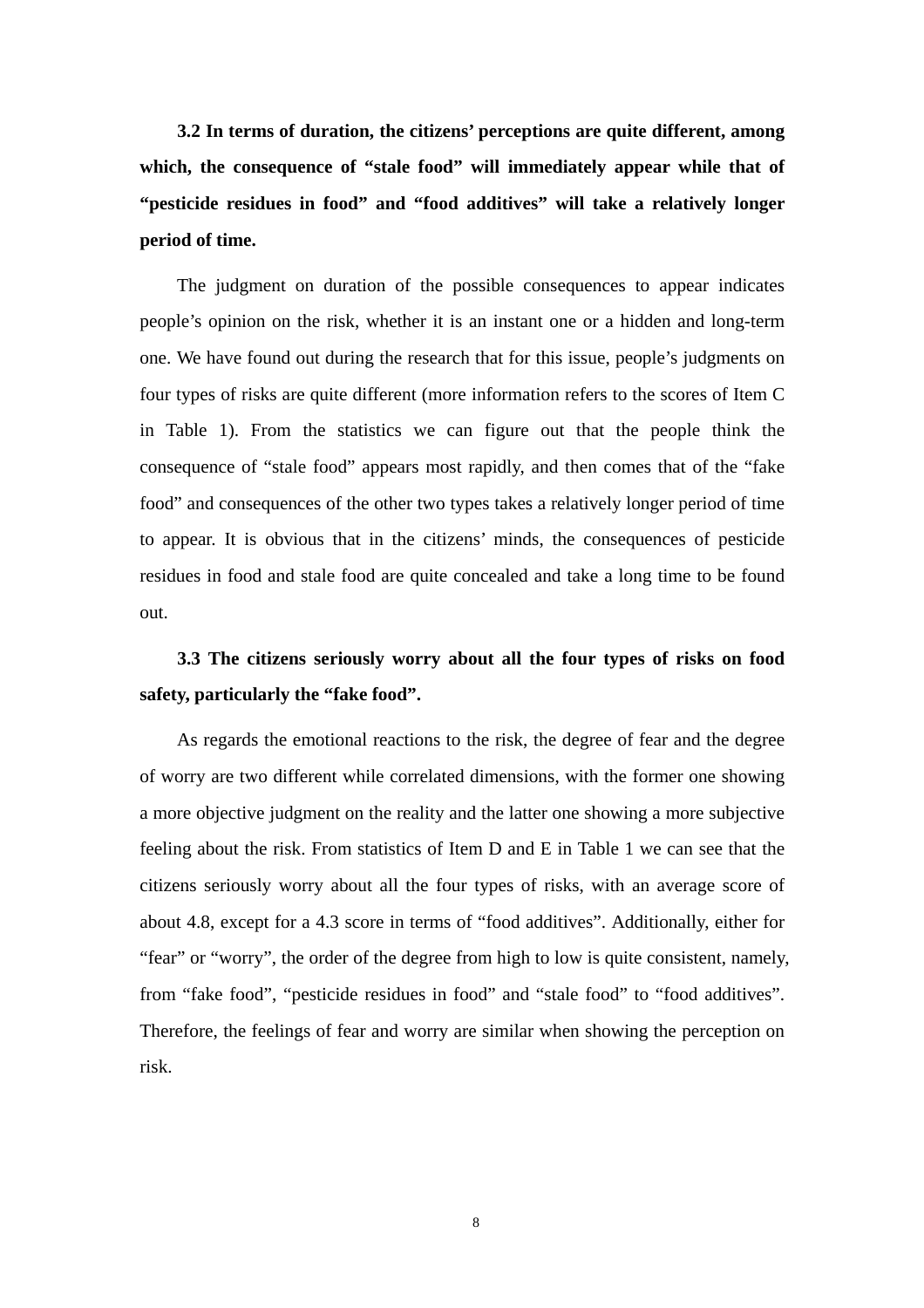# **3.4 The citizens feel optimistic about the ability of the society to understand food risks from science and technology and that to control the risk.**

The abilities to understand food risk from science and technology and that to control risk are two different but correlated indicators and the latter one is largely based on science and technology as well. However, a sufficient understanding from science and technology does not necessarily lead to a well control, which is much related to management and social environment besides scientific knowledge. Item F and G in Table 1 respectively shows the opinion of the masses, with the results indicate that the citizens highly rely on scientific knowledge to understand food risks, especially the risks of "stale food", "fake food" and "pesticide residues in food", with an average score of about 4.5, approximating to full knowledge. While as regard to "food additives", there is a lower confidence, with the score of less than 4. Compared with the citizens' confidence in understanding risks from science, their confidence in controlling risks is weaker. Only the confidence in controlling "stale food" gets an average score of 4, the other three are all below 4, with a general level of comparatively confidence. Generally speaking, the citizens have more confidence in understanding and controlling the risk of "stale food", and then the risks of "fake food" and "pesticide residues in food" and finally the risk of "food additives".

**3.5 The citizens show a low acceptance rate on the four types of risks, however, with a relatively higher rate on risks of "pesticide residues in food" and "food additives".** 

The acceptance of risk is one of the important studying areas of the perception of risk. It is generally supposed that people's acceptance of risk is a reasonable calculation, a cost-benefit function. However, things are not so easy, and there are many other infectious characteristics. [⑧](#page-8-0) From Item H of Table 1 we can see that the citizens show a low acceptance rate on the four types of risks. The scores of risks on stale food and sake food are lower than 1.5, which approximate "totally unacceptable";

<span id="page-8-0"></span><sup>⑧</sup> Sheldon Krimsky , Dominic Golding. Social theories of risk. (Chinese Edition 2005) Beijing : Beijing Publishing House.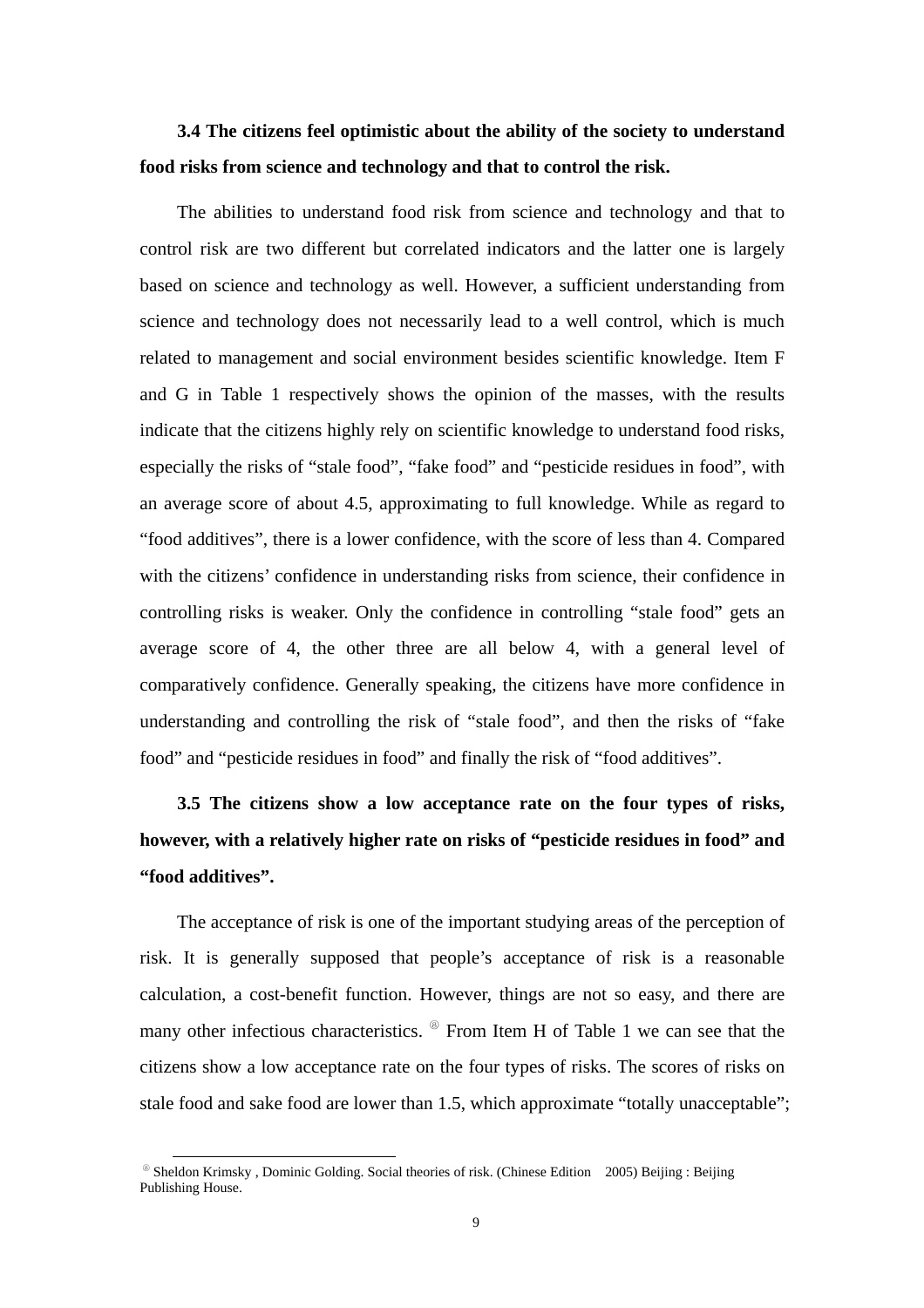and the scores of risks on "food additives" is relatively higher, with an average of above 2. Generally speaking, Beijing citizens are more tolerant of risks on food additives and pesticide residues in food, which are mainly caused by technology; in contract with the risks on stale and fake food mainly caused by management.

**3.6 In general, the citizens' perception of the risk on "fake food" is the strongest one and the factors of social and economical structure and individual background have only slight influence on the perception of risk.** 

To conclude, we can find out that the citizens' perception of the risk on "fake food" is the strongest one, with the highest degree of importance, fear and worry, and the lowest degree of acceptance. Therefore, in policy making, the government should realize it and make a relevant amendment on policies for a better administration and education.

To further analyze the connection between the perception of risk with social and individual factors, we have added up the scores on the four types of risks and got the total score of each of the 8 dimensions. With the analysis on total scores of the 8 different dimensions and the relevant variations of individual background, we have found out several diversities as follows.

In the dimension of actual influence, diversities exist among groups of people with different economic status. Being divided into five groups, the group of people with lowest and the highest incomes feel of great influence of food risks, while people with medium-sized income feel of slight influence. However, a different result will come out interestingly if we group people according to consumption abilities. The group of people in "poverty" think they suffer the greatest influence of food risks, and those who lead a moderately "well off" life feel of a large amount of influence as well. There is no doubt that people with poor economic status have the greatest perception of the actual influence of food risks, but those with medium or higher level of economic status are still need to be understood.

As regards the influence of the risks on the whole society, people of different age and marital status think differently, and the elder or married ones tend to think it more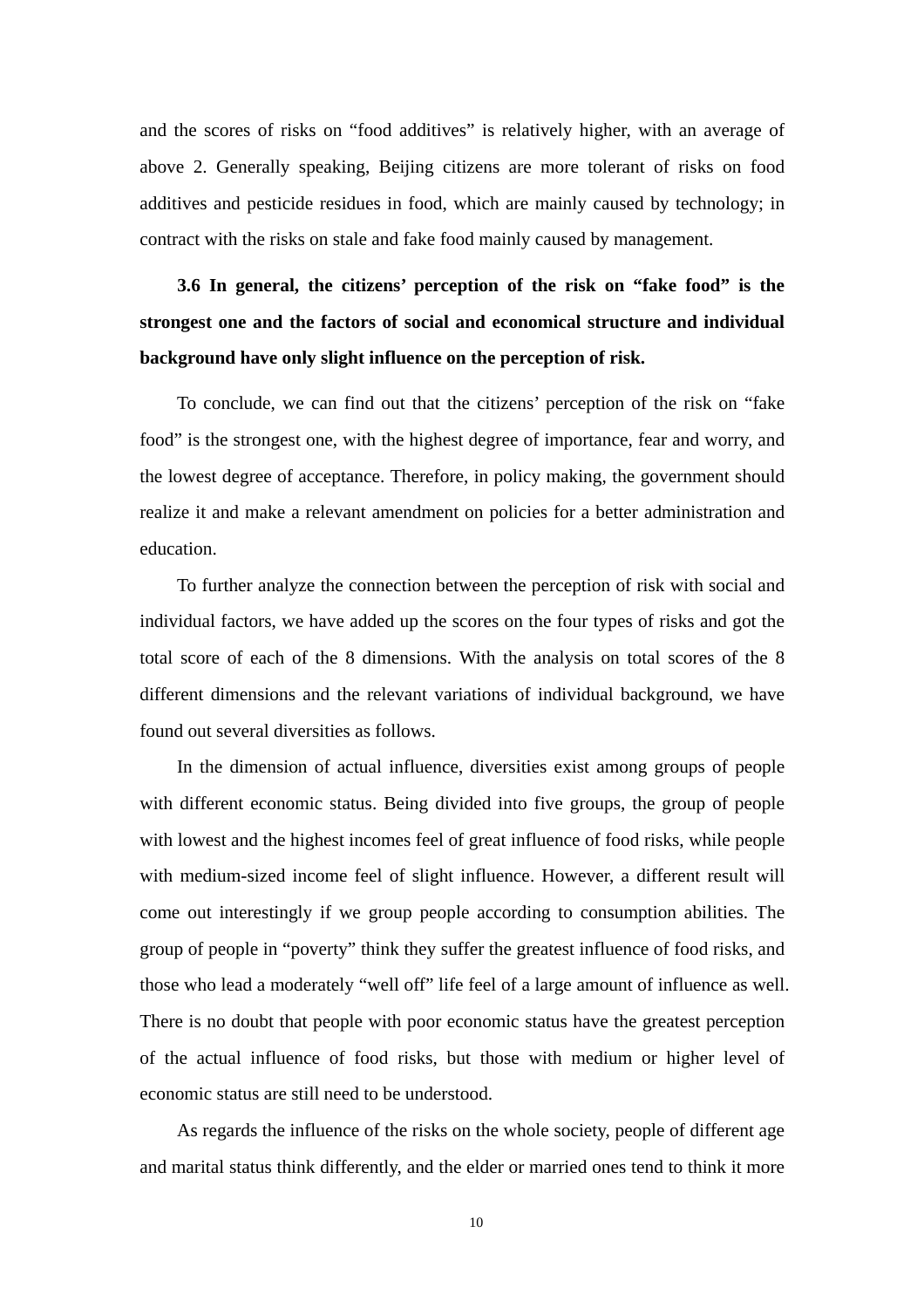serious. It seems to indicate that with the growth of age, people are more likely to have overall points of view, thinking more about the whole society, and the feeling of people who are married might also be quite related to the age.

Concerning the feeling of fear, mid-aged people and married people feel more fearful of the risks, which is mainly because that they undertake much heavier responsibilities on their families and the society. In light of income, people with the highest and lowest income feel most obvious of the influence of the risks, but not fearful; while people with the medium level of income have the converse feeling.

When asked whether the risks are controllable or not, people with different educational background have different perceptions, which can also be explained in a "U"-shaped curve. The groups of people with higher and lower educational background, especially with bachelor's degrees or above, tend to think the risks controllable; while whose with medium-level of educational background feel less confident.

Except for dimensions mentioned above, people with different social background may also feel differently according to other dimensions of judgment, and some of the infectious factors are not quite related to each other.

## **4. The overall image of Beijing citizens on the current issue of food safety**

Except for the comparison study among different types of perception of food safety risks, we still want to know their overall image on the risks of food safety, compared with that on other natural or social risks. During the survey, we have asked interviewees to judge the possibility of occurrence of 15 types of risks and their harmfulness by the method of five degrees marking, and found out results as follows.

4.1 The citizens' attitudes on occurrence possibility and social harmfulness of food safety events are highly consistent.**Error! Reference source not found.**The statistics in Table 2 display that nearly 80% of the interviewees marked the highest score of 5 on the harmfulness and nearly 17% marked 4, with a total percentage of over 96%. That means Beijing citizens consistently think food safety events will bring great harmfulness to the whole society.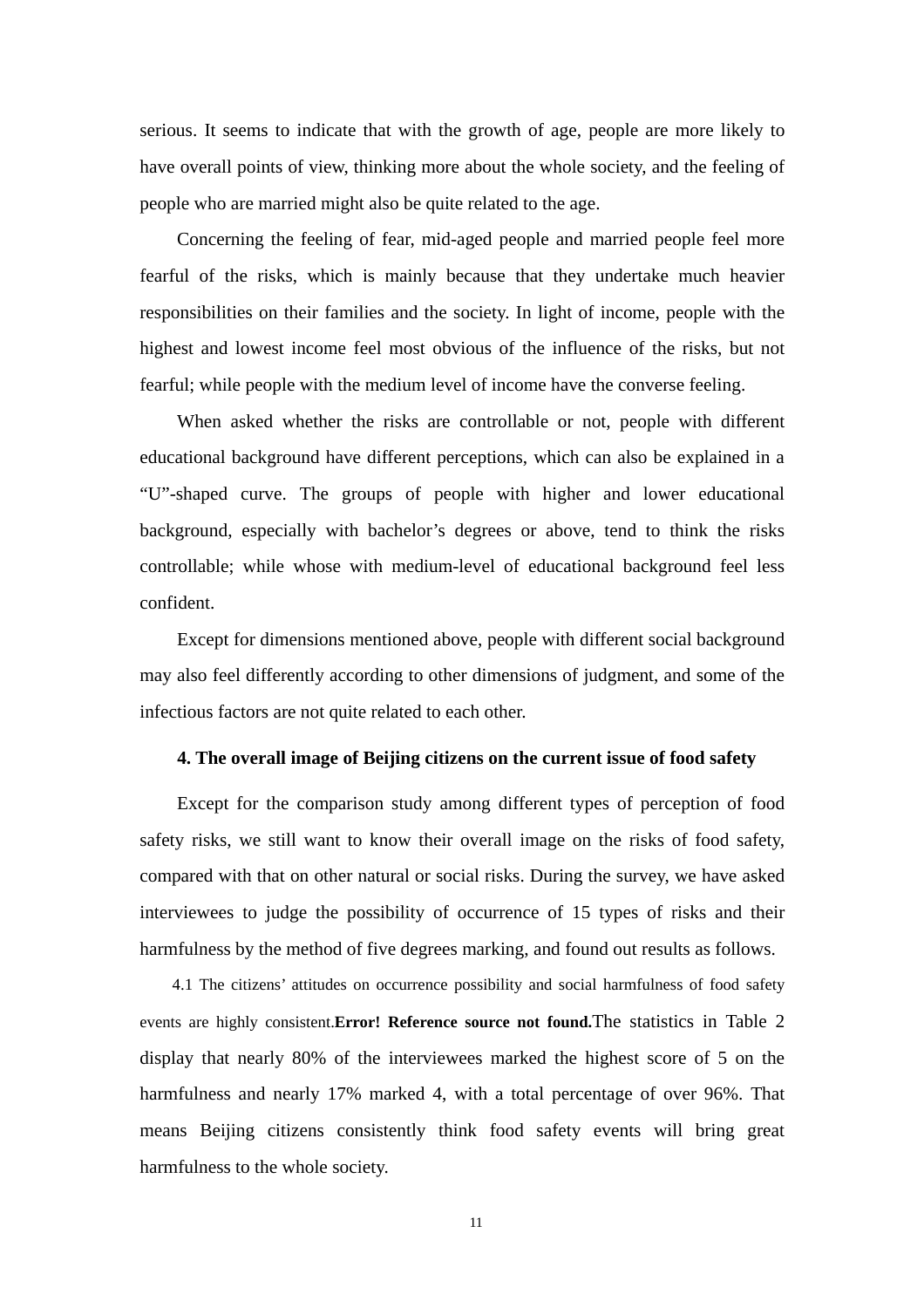Table 2 Beijing citizens' attitudes on the possibility of occurrence and the harmfulness of food safety events (unit:  $%$ )

| QUESTIONS                             |                   | <b>SCORES</b>  |                      |                  |      | TOT-  |
|---------------------------------------|-------------------|----------------|----------------------|------------------|------|-------|
|                                       |                   | $\overline{2}$ | 3                    |                  | 5    | AL    |
| How do you think the harmfulness that | $\vert 0.0 \vert$ | 0.2            | 3.5                  | 16.9             | 79.4 | 100.0 |
| food safety events will bring to the  |                   |                |                      |                  |      |       |
| whole society?                        |                   |                |                      |                  |      |       |
| Do you think food safety events are   | 2.4               | 12.2           | 18.2<br>$\mathbf{I}$ | $\parallel$ 32.7 | 34.4 | 100.0 |
| likely to occur in recent times?      |                   |                |                      |                  |      |       |

Note: the five degrees of scores in the table means different degrees of harmfulness on the society, namely, "1" means basically no harm, "5" means great harm. As for the possibilities of occurrence, "1" means basically will not occur and "5" means quite likely to occur.

As regards the possibilities of occurrence, people who have marked "5" accounts for a percentage of 35%, and a 33% on "4". From these statistics we can see that over two thirds of citizens think the food safety event is likely to happen in Beijing recently, and only 14.6% of them think oppositely. People in deferent age, sex and marriage status and with different educational background and incomes have similar opinions as well. In other words, Beijing citizens' attitudes on the occurrence possibility and social harmfulness of food safety events are highly consistent.

**4.2 Among the 15 types of risks in the survey, the one on food safety rank among the forefront, not only in the possibility to happen, but also in the harmfulness, which means people think it seriously.** 

We can figure out from Table 3 that the average social harmfulness scores of the 15 types of risks are above 4.4, and the score of each type is very close to others. Risks that will cause serious injury or death, like "nuclear leak", "unknown epidemics", "earthquake" and "terrorist attack" are highlighted, with a relatively low point of standard deviation. It is interesting that for those which get high marks in the degree of social harmfulness tend to get low marks in the degree of the possibility of recent occurrence.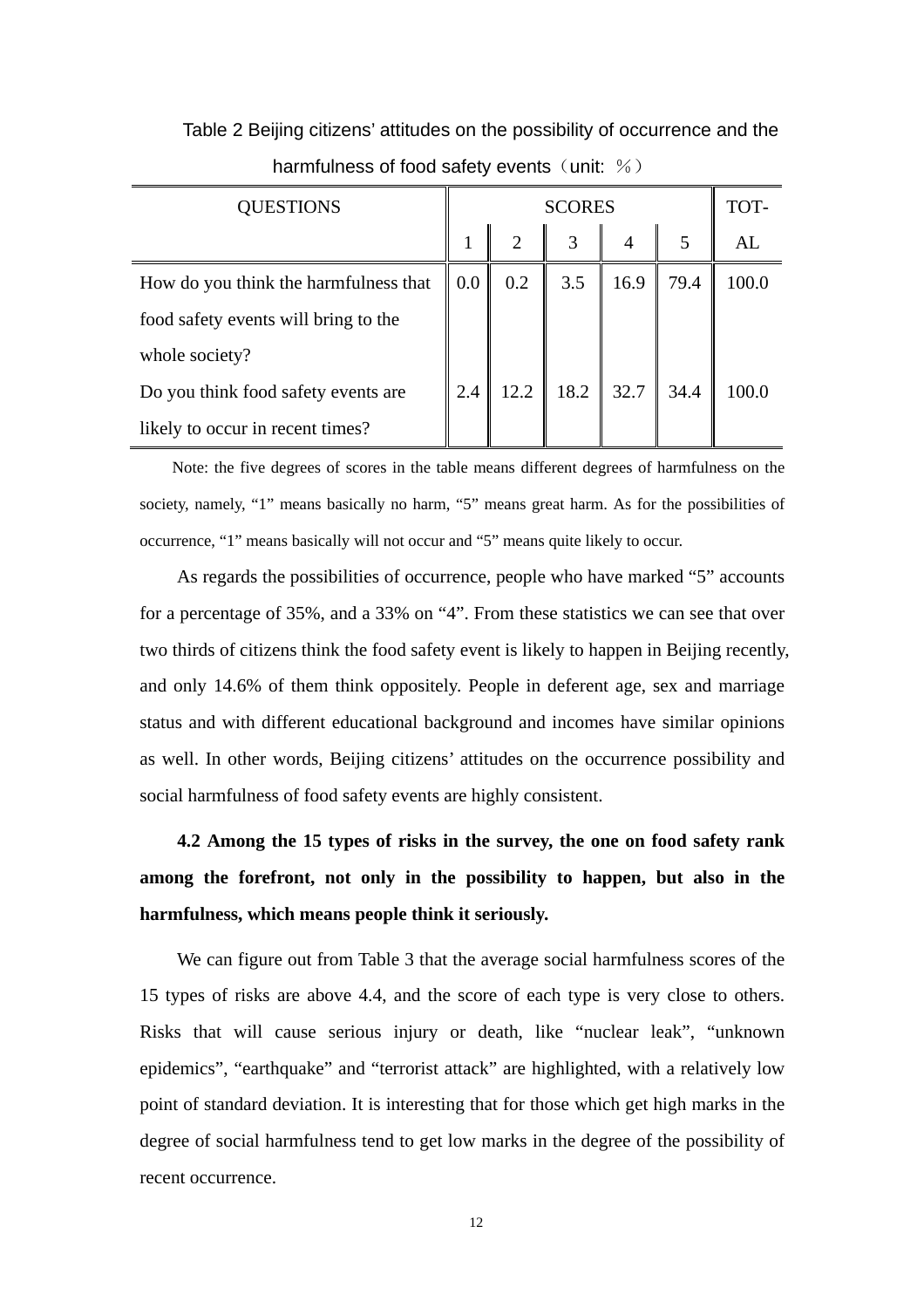## Table 3 the order of possibility of recent occurrence and social

| THE DEGREE OF SOCIAL |                          |         | THE DEGREE OF THE POSSIBILITY OF |                          |                       |         |           |  |
|----------------------|--------------------------|---------|----------------------------------|--------------------------|-----------------------|---------|-----------|--|
|                      | <b>HARMFULNESS</b>       |         |                                  | <b>RECENT OCCURRENCE</b> |                       |         |           |  |
|                      | Order                    | Average | Standard                         |                          | Order                 | Average | Standard  |  |
|                      |                          | score   | deviation                        |                          |                       | score   | Deviation |  |
| $\mathbf{1}$         | Nuclear leak             | 4.93    | 0.35                             | $\mathbf{1}$             | Continuously          | 4.42    | 0.81      |  |
|                      |                          |         |                                  |                          | growing<br>house      |         |           |  |
|                      |                          |         |                                  |                          | prices                |         |           |  |
| $\overline{2}$       | Unknown                  | 4.89    | 0.38                             | $\overline{2}$           | Expanding<br>gap      | 4.35    | 0.83      |  |
|                      | epidemics                |         |                                  |                          | between<br>the        |         |           |  |
|                      |                          |         |                                  |                          | wealthy and poor      |         |           |  |
| 3                    | Earthquake               | 4.89    | 0.45                             | 3                        | Traffic accidents     | 4.33    | 0.85      |  |
| $\overline{4}$       | Environmental            | 4.83    | 0.44                             | $\overline{4}$           | Environmental         | 4.03    | 1.10      |  |
|                      | pollution                |         |                                  |                          | pollution             |         |           |  |
| 5                    | Terrorist attack         | 4.79    | 0.55                             | $\overline{5}$           | Food safety events    | 3.85    | 1.10      |  |
| $\underline{6}$      | Food safety events       | 4.75    | 0.52                             | 6                        | More<br>and<br>more   | 3.69    | 1.33      |  |
|                      |                          |         |                                  |                          | difficult to see a    |         |           |  |
|                      |                          |         |                                  |                          | doctor                |         |           |  |
| $\tau$               | Social turmoil           | 4.72    | 0.60                             | $\overline{7}$           | Security<br>accidents | 3.62    | 1.04      |  |
|                      |                          |         |                                  |                          | in production         |         |           |  |
| 8                    | <b>Traffic accidents</b> | 4.7     | 0.61                             | 8                        | Major crimes          | 3.00    | 1.17      |  |
| 9                    | Major crimes             | 4.69    | 0.63                             | 9                        | Lack of energy        | 2.93    | 1.35      |  |
| 10                   | Lack of energy           | 4.65    | 0.62                             | 10                       | Economic turmoil      | 2.89    | 1.20      |  |
| 11                   | Economic turmoil         | 4.65    | 0.63                             | 11                       | Unknown               | 2.64    | 1.32      |  |
|                      |                          |         |                                  |                          | epidemics             |         |           |  |
| 12                   | Security accidents       | 4.63    | 0.62                             | 12                       | Social turmoil        | 2.31    | 1.29      |  |
|                      | in production            |         |                                  |                          |                       |         |           |  |
| 13                   | Continuously             | 4.47    | 0.80                             | 13                       | Terrorist attack      | 1.99    | 1.22      |  |
|                      | growing<br>house         |         |                                  |                          |                       |         |           |  |
|                      | prices                   |         |                                  |                          |                       |         |           |  |
| 14                   | More<br>and<br>more      | 4.45    | 0.85                             | 14                       | Earthquake            | 1.56    | 0.83      |  |
|                      | difficult to see a       |         |                                  |                          |                       |         |           |  |
|                      | doctor                   |         |                                  |                          |                       |         |           |  |
| 15                   | Expanding<br>gap         | 4.45    | 0.87                             | 15                       | Nuclear leak          | 1.49    | 0.88      |  |
|                      | between<br>the           |         |                                  |                          |                       |         |           |  |
|                      | wealthy and poor         |         |                                  |                          |                       |         |           |  |

## harmfulness of different types of risk event

Note: the average score is based on the five degrees of scores. In terms of "the degree of social harmfulness", "1" means basically no harm, "5" means great harm, and in terms of the possibilities of recent occurrence, "1" means basically will not occur and "5" means quite likely to occur.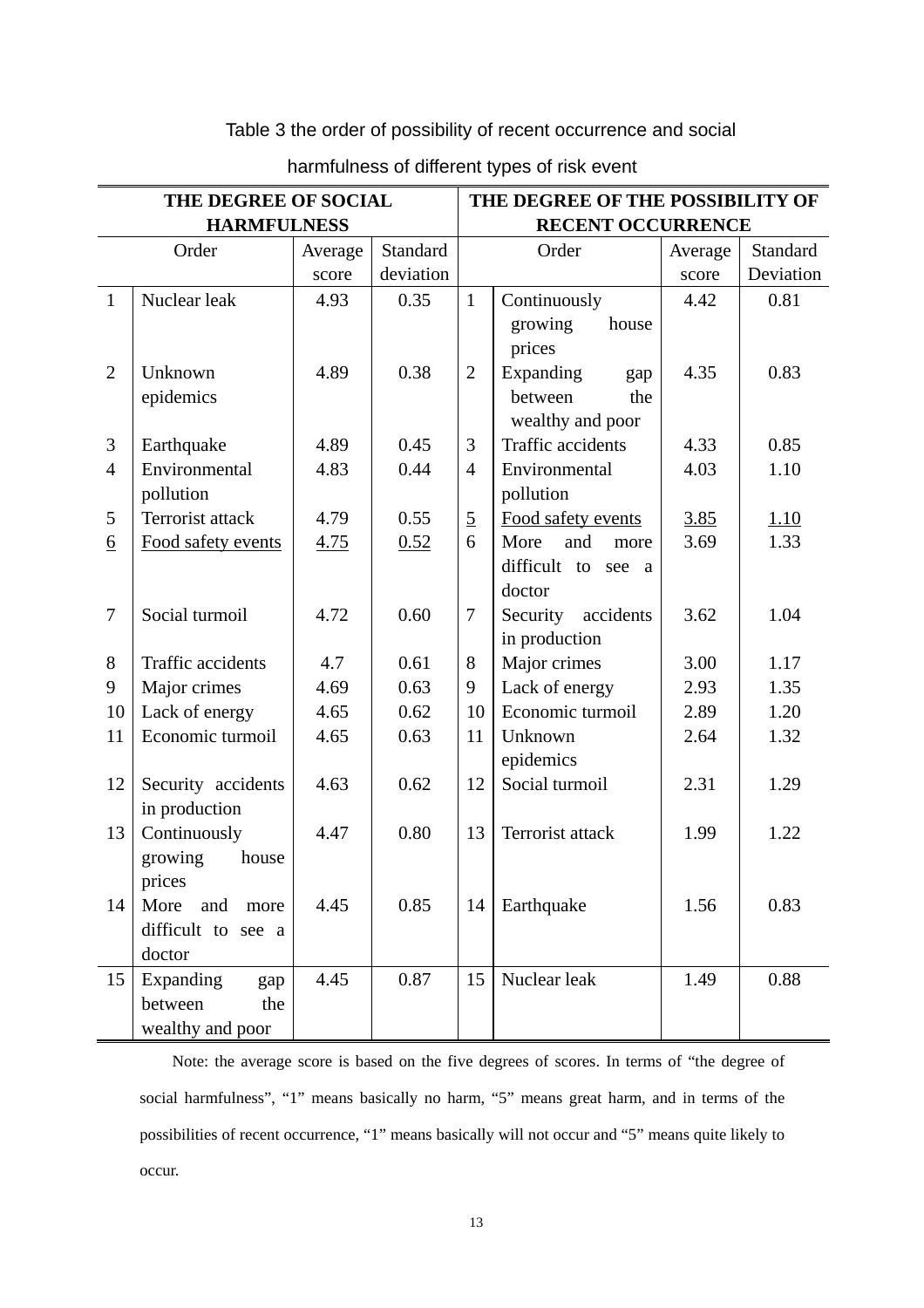Beijing citizens averagely mark 4.75 on the harmfulness and 3.85 on the possibility of "food safety events". According to table 3, food safety events rank the  $6<sup>th</sup>$  place in the "harmfulness" role, after "nuclear leak", "unknown epidemics", "earthquake", "environment pollution" and "terrorist attack", and rank the  $5<sup>th</sup>$  place in the "possibility" role, after "continuously growing house prices" [⑨](#page-13-0), "expanding gap between the wealthy and poor", "traffic accident" and "environment pollution".

We should pay attention that in people's minds, both food safety events and environment pollution are at the forefronts of the two lists. According to traditional opinions on risk analysis, the scale of the risk is the product of its harmfulness and its possibility. From this point of view, we can say food safety events and environment pollution are two of the most important risks in people's mind, which means people have strong perception on risks directly related to their health and daily life.

**5. Beijing citizens' general feeling of satisfaction on the status quo of food safety** 

# **5.1 The citizens are not that satisfy with the current status of food safety, and about one third of them are unsatisfied.**

In the survey, we have tested Beijing citizen's satisfaction based on 5 degrees of marks: "1" means very unsatisfied and "5" means very satisfied. The average score is 2.80, which means Beijing citizens are not that satisfied with the status quo of food safety. Specifically, 0.9% of the citizens feel very satisfied, 19.3% of them feel somewhat satisfied, and 45.8% feel so-so. The percentage of citizens who feel very unsatisfied and somewhat unsatisfied account for 6.8% and 27.1% respectively, with a total amount of 34%. That is to say, nearly 1/3 of the citizens feel unsatisfied with the status quo of food safety.

<span id="page-13-0"></span><sup>⑨</sup> Based on statistics of the survey in 2007, the growing house price is considered one of the most serious issues, while things tend to be different in 2009.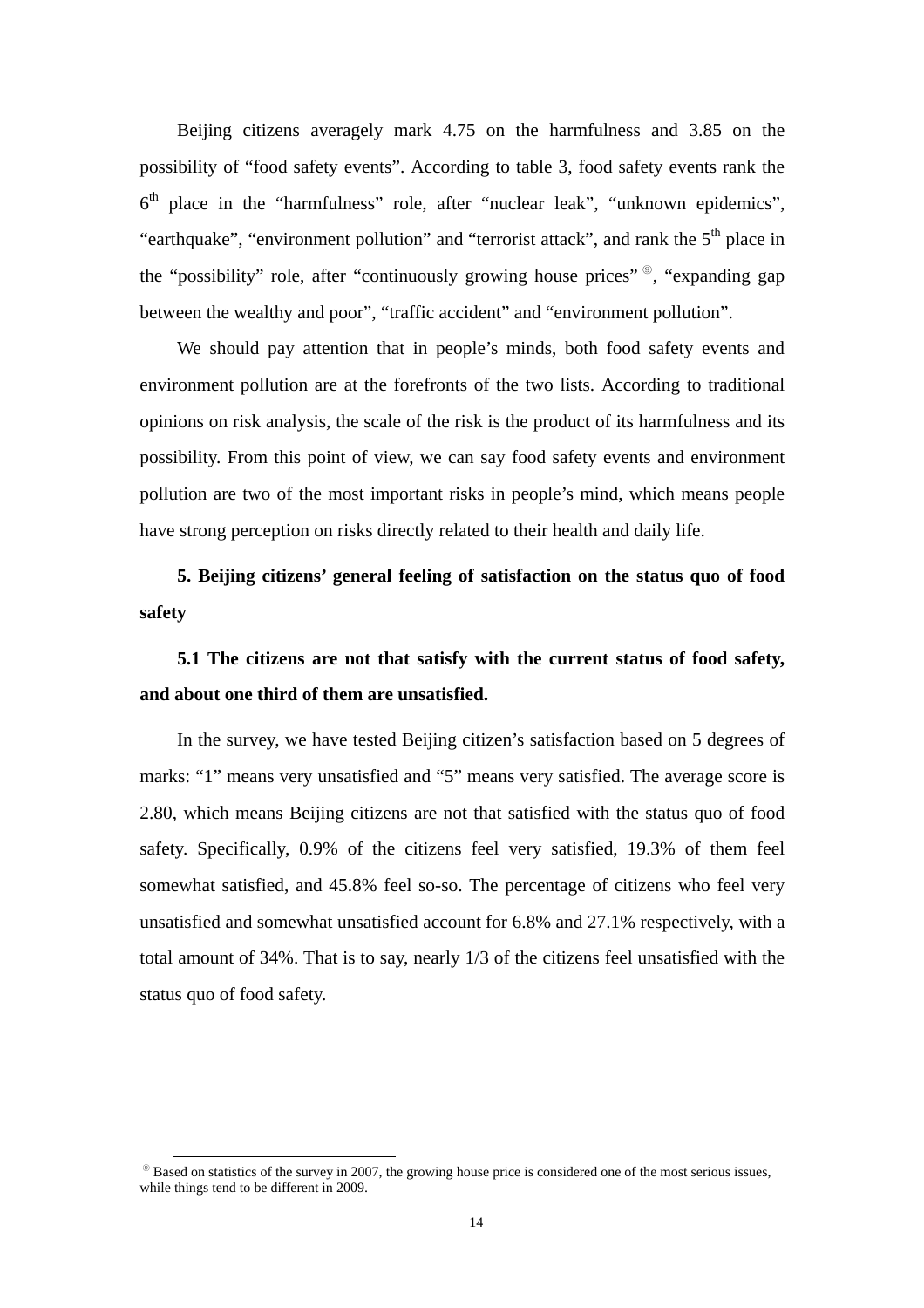

To further analyze, citizens with different age, educational background and level of family consumption feel different about the satisfaction, and the results are shown in Chart 3.



Note:"1" means very unsatisfied and "5" means very satisfied, more satisfied with higher scores.

## **Differences of age**

According to the survey, age difference has lot to do with the satisfaction. People below 25 hold the highest degree of satisfaction, with an average score of 2.96, then come the people between 26 and 35, between 36 and 55, with the average score of 2.89 and 2.74 respectively, and those who above 55 mark 2.75. The general trend tends to be more and more unsatisfied, with the increase of age. Additionally, in latter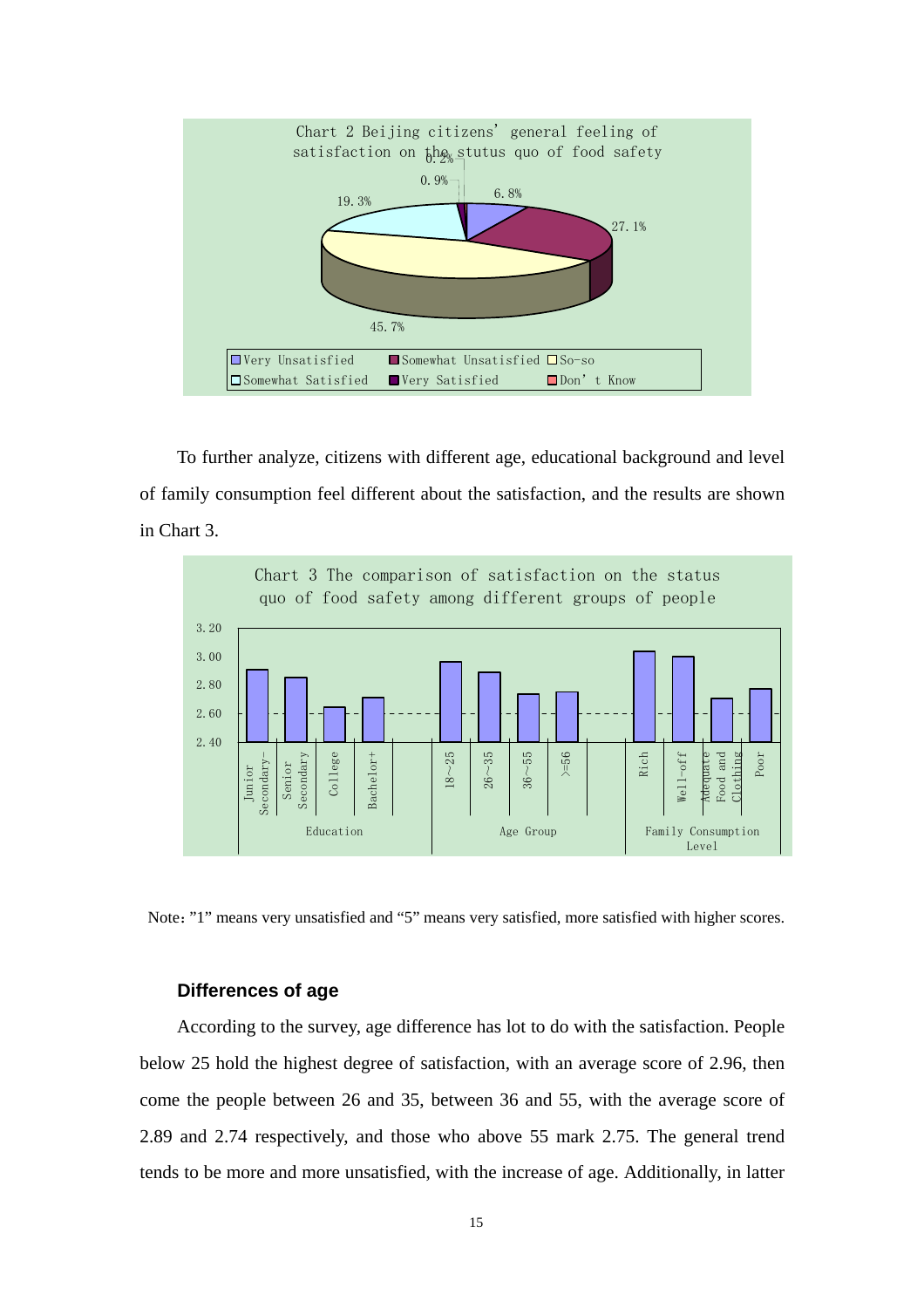analysis, we have also found out that elder people pay more attention on the information of food safety. It seems that, with the age increasing, people concern more about the food safety issues, thus will be more unsatisfied.

## **Differences of education**

Generally speaking, with the upgrade of educational background, people tend to be more unsatisfied with the status quo of food safety. People who have finished junior middle schools, senior middle schools, junior colleges, colleges and universities give the average score of 2.91, 2.85, 2.64 and 2.71 respectively. One of the possible reasons is that with more knowledge, people will realize and expect more about the safety, and an other one might be the more information brought by education will make people tend to be more satisfied.

#### **Differences of consumption**

 $\overline{a}$ 

Based on different layers set by the internationally applied Engel's Coefficient<sup>®</sup>, we can find obvious diversity of satisfactions among different layers of family consumption. However, it is interesting to find out that families simply having adequate food and clothing feel most unsatisfied, with and average score of 2.71; wealthy families obviously feel more satisfied, with an average score of 3.04; while poor and well-off families hold the moderate score of 2.78 and 3.00. Therefore, it is not simply a linear relation between consumption and satisfaction. Families simply with adequate food and clothing, rather than the poorest ones are not the most unsatisfied. That might because, on one hand, they are lack of resources, and on the other hand, they are lack of awareness $^{11}$  $^{11}$  $^{11}$ .

# **5.2 The majority of people think the major problem of the food safety management is lack of governmental management.**

In recent years, the problems of food safety management have being the crucial and hard to be dealt with. Why it is hard to be dealt with? From this survey, we have

<span id="page-15-0"></span><sup>⑩</sup> According to standards set by FAO, the Engel' Coefficient equals or above 0.6 means "poor", between 0.5 and 0.59 means "simply having adequate food and clothing", between 0.4 and 0.49 means "well-off", between 0.3 and 0.39 means "wealthy", and below 0.3 means "the most wealthy. Since there are rear "the most wealthy" families in our research, we put them together with "wealthy" families in a same group.<br><sup>11</sup> Families simply having adequate food and clothing are most conscious about the information of food safety,

<span id="page-15-1"></span>although this phenomenon can not be obvious shown from statistics.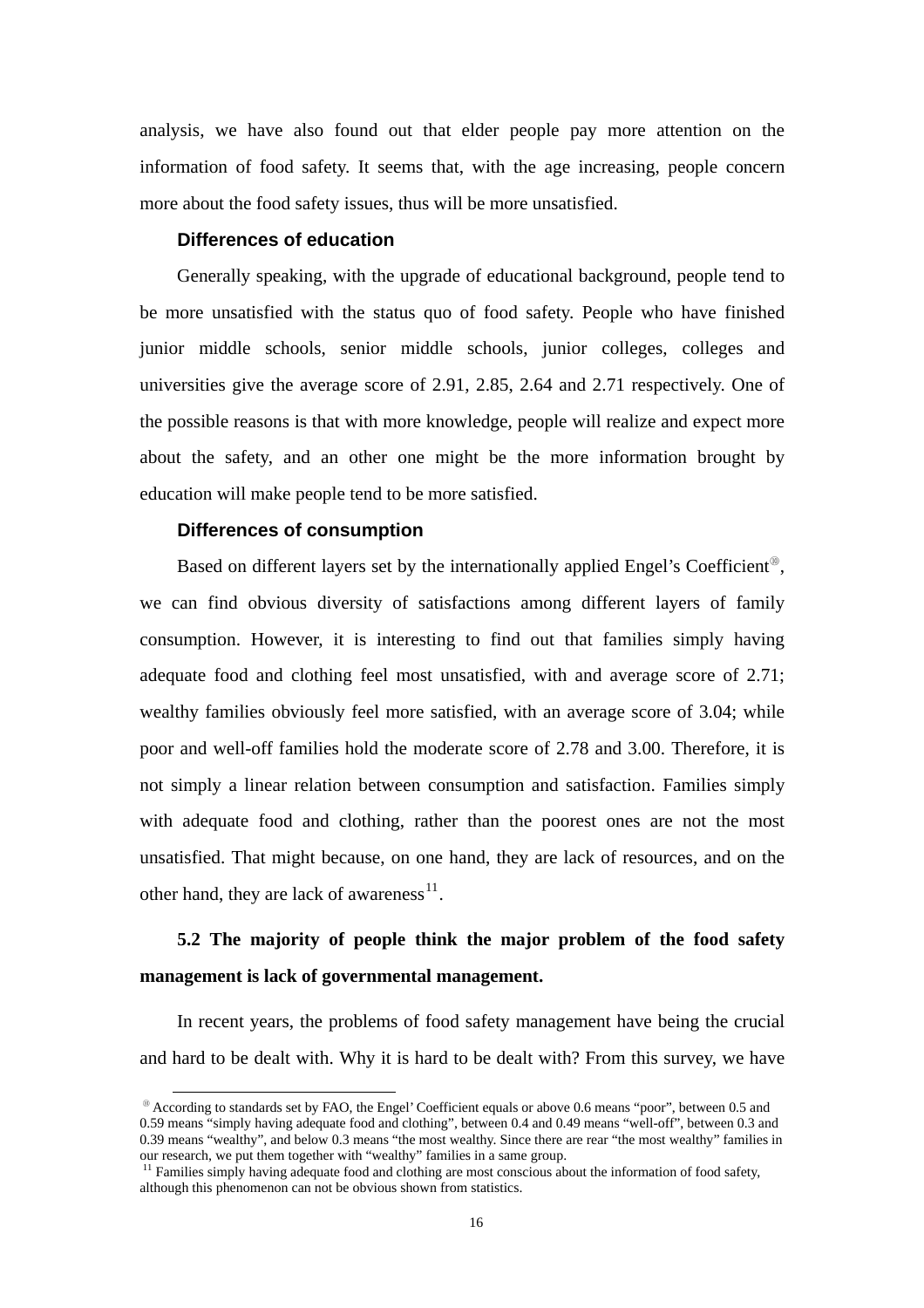found out that 10.9% of the citizens think it is mainly because of the current standards and rules set on food safety are not strict at all, 40.5% of them think it is because lack of management, and nearly a half, 48.6% of them think both the two reasons take accounts. Comprehensively speaking, the majority of people think the problem is quite related to lack of management and 2/5 think it the major cause. To further analyze, we can find that different groups of people have similar opinions about the problem of current food safety management.

The results show that the citizens generally hope the government pays more energy on food safety management and effectively combat against illegal actions. Herein, we suggest the government pay more attention and start from building a harmonious society, to actually improve the research and test of food safety, to communicate with scientists and the masses, considering developing a mechanism if possible, to help with the communication.

## **6. Conclusion and discussion**

In this article, we have roughly studied Beijing citizens' knowledge and attitudes on the risks of food safety from the angle of perception. We can conclude that the food risk has become a serious topic, which has made people feel lack of safety and highly worried, especially the fake food makes people worry a lot; and the social and economical structure as well as individual background have little influence on people's perceptions. The citizens feel not much acceptable of the risks and feel unsatisfied with the management; while feel optimistic about the ability of the society to understand food risks from science and technology and that to control the risk. To further improve the management on food safety and to release people's worried on that issues have definitely become a crucial task that the government has to face.

The famous German sociologist Beck Ulrich once said, basic characteristics of a risk society lie in "the logic of risk allocation has replaced the logic of wealth allocation", the law of risk perception and actual display are different from that of the traditional society, and "poverty is hierarchal while chemical things are democratic"<sup>[12](#page-16-0)</sup>.

<span id="page-16-0"></span> $12$  Ulrich Beck. 1992. Risk Society: Toward a New Modernity. London: Sage Publications.